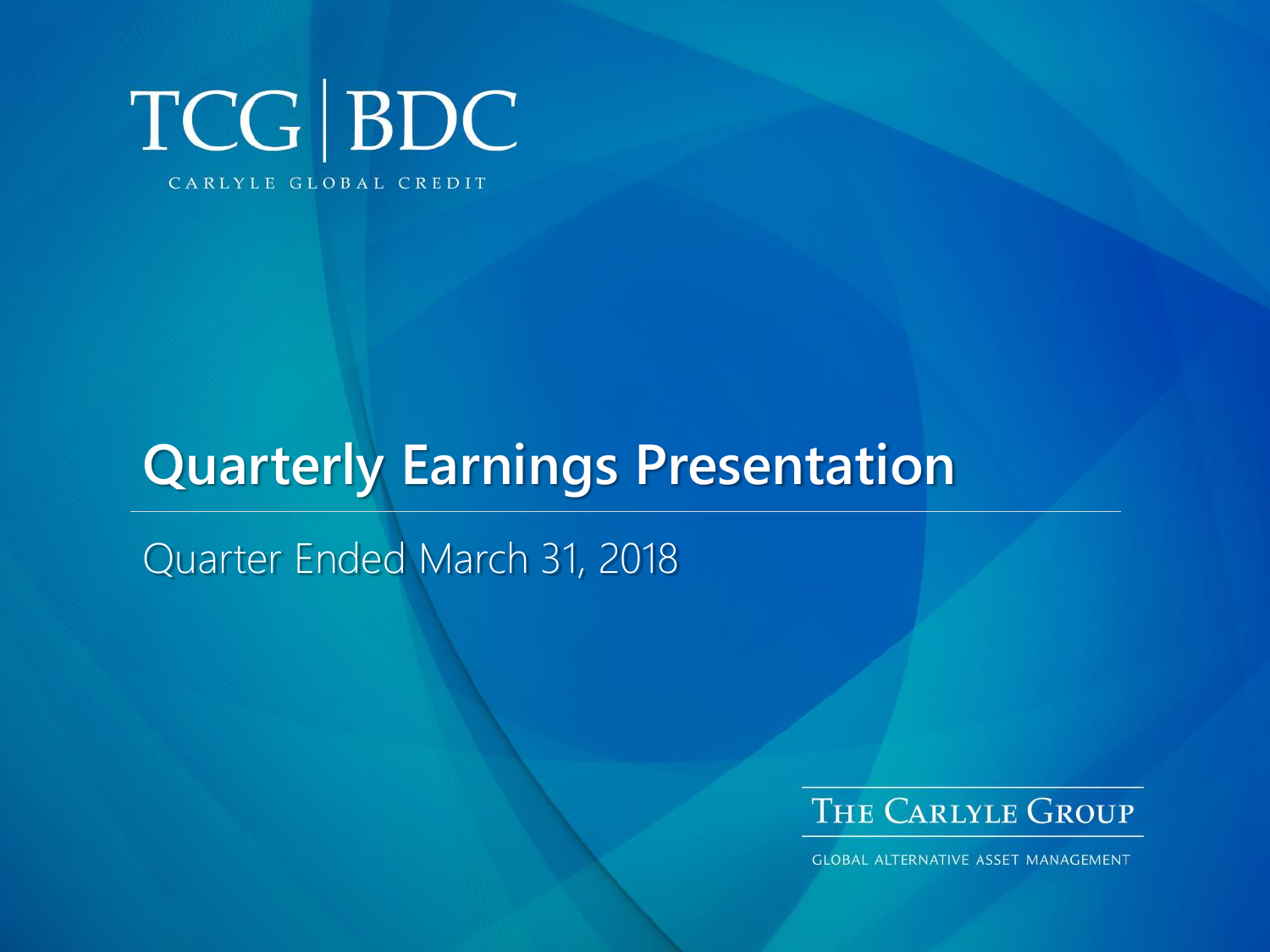#### **Disclaimer and Forward-Looking Statement**

This presentation (the "Presentation") has been prepared by TCG BDC, Inc. (together with its consolidated subsidiaries, "we," "us," "our," "TCG BDC" or the "Company") (NASDAQ: CGBD) and may only be used for informational purposes only. This Presentation should be viewed in conjunction with the earnings conference call of the Company held on May 4, 2018 and the Company's Quarterly Report on Form 10-Q for the quarter ended March 31, 2018. The information contained herein may not be used, reproduced, referenced, quoted, linked by website, or distributed to others, in whole or in part, except as agreed in writing by the Company.

This Presentation does not constitute a prospectus and should under no circumstances be understood as an offer to sell or the solicitation of an offer to buy our common stock or any other securities nor will there be any sale of the common stock or any other securities in any state or jurisdiction in which such offer, solicitation or sale would be unlawful prior to the registration or qualification under the securities laws of such state or jurisdiction.

This Presentation provides limited information regarding the Company and is not intended to be taken by, and should not be taken by, any individual recipient as investment advice, a recommendation to buy, hold or sell, or an offer to sell or a solicitation of offers to purchase, our common stock or any other securities that may be issued by the Company, or as legal, accounting or tax advice. An investment in securities of the type described herein presents certain risks.

This Presentation may contain forward-looking statements that involve substantial risks and uncertainties. You can identify these statements by the use of forwardlooking terminology such as "anticipates," "believes," "expects," "intends," "will," "should," "may," "plans," "continue," "believes," "seeks," "estimates," "would," "could," "targets," "projects," "outlook," "potential," "predicts" and variations of these words and similar expressions to identify forward-looking statements, although not all forward-looking statements include these words. You should read statements that contain these words carefully because they discuss our plans, strategies, prospects and expectations concerning our business, operating results, financial condition and other similar matters. We believe that it is important to communicate our future expectations to our investors. There may be events in the future, however, that we are not able to predict accurately or control. You should not place undue reliance on these forward-looking statements, which speak only as of the date on which we make them. Factors or events that could cause our actual results to differ, possibly materially from our expectations, include, but are not limited to, the risks, uncertainties and other factors we identify in the sections entitled "Risk Factors" and "Cautionary Statement Regarding Forward-Looking Statements" in filings we make with the Securities and Exchange Commission (the "SEC"), and it is not possible for us to predict or identify all of them. We undertake no obligation to update or revise publicly any forward-looking statements, whether as a result of new information, future events or otherwise, except as required by law.

Information throughout the Presentation provided by sources other than the Company (including information relating to portfolio companies) has not been independently verified and, accordingly, the Company makes no representation or warranty in respect of this information.

The following slides contain summaries of certain financial and statistical information about the Company. The information contained in this Presentation is summary information that is intended to be considered in the context of our SEC filings and other public announcements that we may make, by press release or otherwise, from time to time. We undertake no duty or obligation to publicly update or revise the information contained in this Presentation.

TCG BDC is managed by Carlyle Global Credit Investment Management L.L.C. (the "Investment Adviser"), an SEC-registered investment adviser and a wholly owned subsidiary of The Carlyle Group L.P. (together with its affiliates, "Carlyle").

This Presentation contains information about the Company and certain of its affiliates and includes the Company's historical performance. You should not view information related to the past performance of the Company as indicative of the Company's future results, the achievement of which is dependent on many factors, many of which are beyond the control of the Company and the Investment Adviser and cannot be assured. There can be no assurances that future dividends will match or exceed historic rates or will be paid at all. Further, an investment in the Company is discrete from, and does not represent an interest in, any other Carlyle entity. Nothing contained herein shall be relied upon as a promise or representation whether as to the past or future performance of the Company or any other Carlyle entity.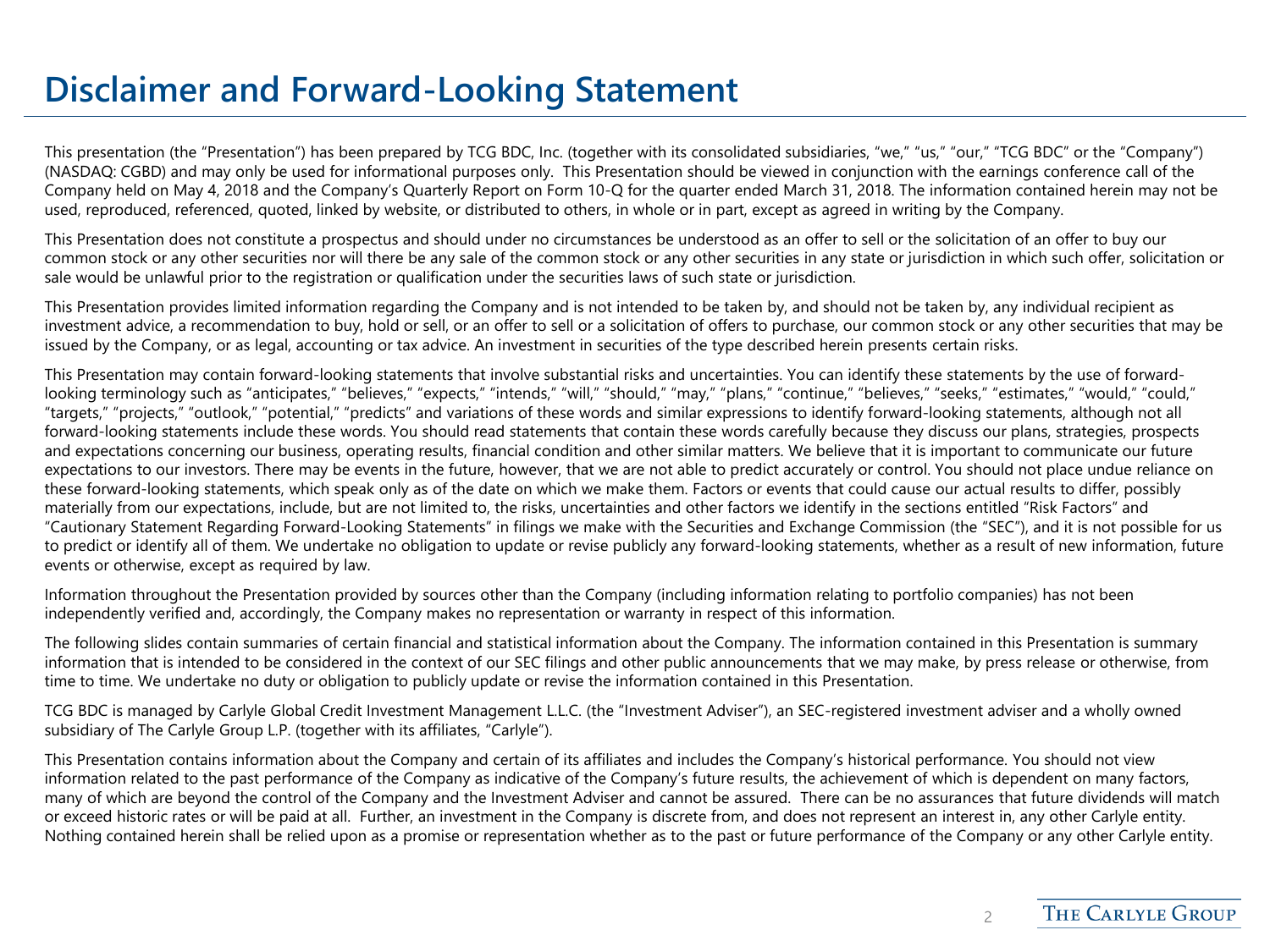### **Summary of Quarterly Results**

#### **Quarter Ended March 31, 2018**

- New investment fundings<sup>1</sup> for the quarter ended March 31, 2018 were \$121 million and sales and repayments totaled \$172 million
- The investment portfolio of our joint venture, Middle Market Credit Fund, LLC ("Credit Fund"), increased to \$1.1 billion at fair value as of March 31, 2018, as compared to \$1.0 billion at fair value as of December 31, 2017. For the quarter ended March 31, 2018, Credit Fund's new investment fundings<sup>1</sup> were \$147 million and sales and repayments totaled \$44 million, resulting in a net portfolio increase of \$103 million
- Credit Fund produced a 19.4% annualized yield<sup>2</sup> to the Company for the quarter ended March 31, 2018
- Net investment income for the quarter ended March 31, 2018 was \$0.40 per share, as compared to \$0.43 per share for the quarter ended December 31, 2017<sup>3</sup>
- The Company paid a first quarter regular dividend of \$0.37 per share, representing an annualized dividend yield of 8.3%<sup>4</sup>
- Net asset value per share was \$18.09 as of March 31, 2018, down from \$18.12 per share as of December 31, 2017

(1) At par/principal and excluding net change in unfunded commitments. Origination activity and resulting capital deployment is dependent on the Investment Adviser's ability to identify investment opportunities. There can quarantee that appropriate opportunities will be identified and if they are, that the Investment Adviser will be selected to originate any or all such opportunities. (2) The annualized Credit Fund yield is calculated by di income by the weighted average of the Company's investment in the subordinated loans of Credit Fund over the quarter and annualizing over 4 periods. (3) Net investment income per share is based on the weighted average shar outstanding during the respective period. (4) The annualized dividend yield is calculated by dividing the declared dividend by the weighted average net asset value for the quarter and annualizing over 4 periods. There can assurance that we will continue to earn income or pay dividends at this rate and our income and our dividends may decline.

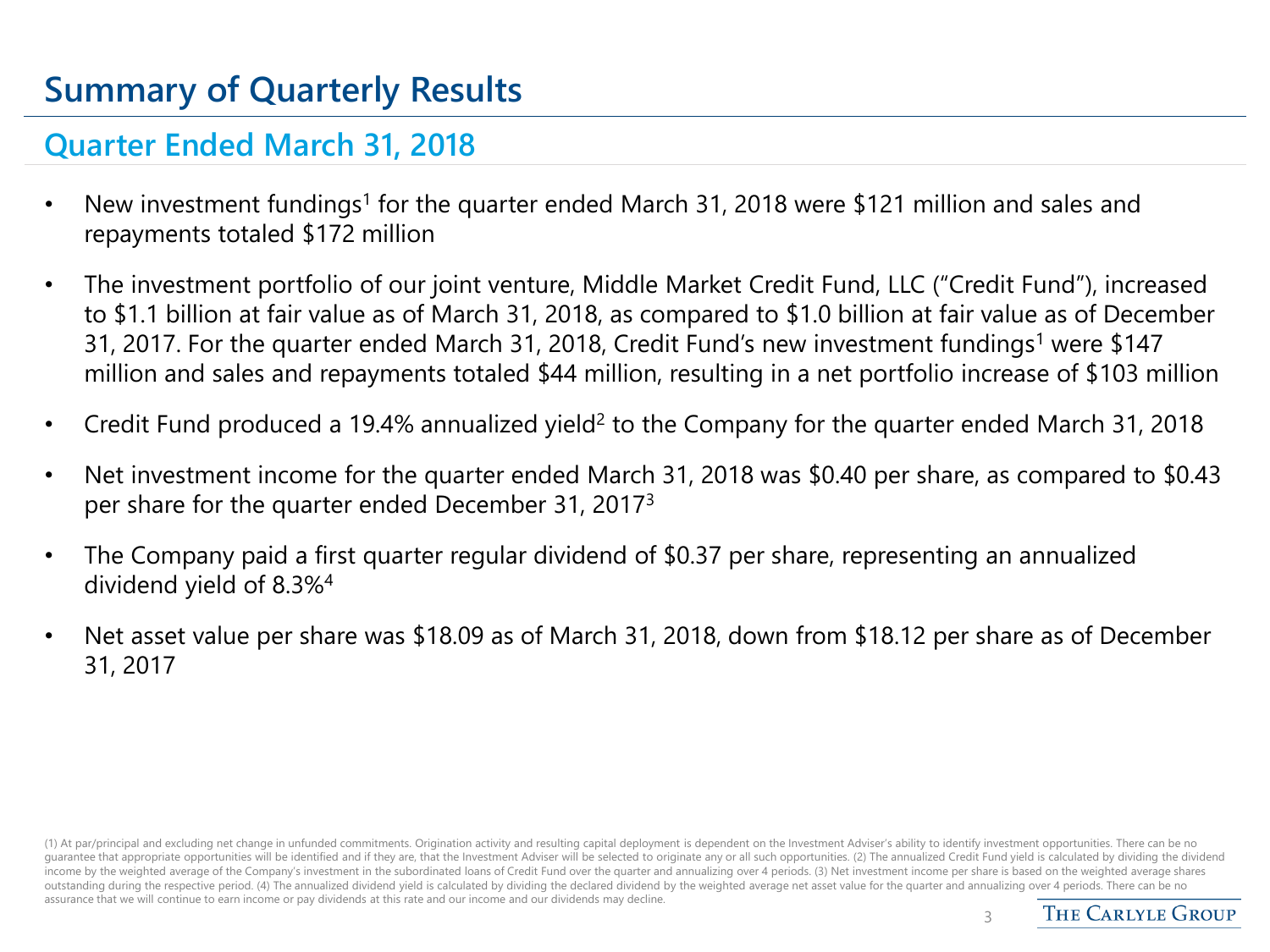## **Portfolio Highlights – New Originations – TCG BDC and Credit Fund**

#### **Combined Fair Value of Investments of TCG BDC and Credit Fund<sup>2</sup> at March 31, 2018 of \$2,802 million<sup>1</sup>**

| (Dollar amounts in thousands and based on par/principal) | O1 2017   | O <sub>2</sub> 2017 | O <sub>3</sub> 2017 | O <sub>4</sub> 2017 | Q1 2018   |
|----------------------------------------------------------|-----------|---------------------|---------------------|---------------------|-----------|
| <b>TCG BDC Originations and Net Investment Activity</b>  |           |                     |                     |                     |           |
| Investment Fundings                                      | 154.441   | 614.154             | 316,595             | 281.725             | 120.946   |
| Unfunded Commitments, Net Change                         | 11.291    | 36,575              | 24.190              | (13, 449)           | 4,760     |
| Sales and Repayments                                     | (194.003) | (281.258)           | (68, 370)           | (289, 125)          | (172,003) |
| <b>Net Investment Activity</b>                           | (28,271)  | 369.471             | 272.415             | (20,849)            | (46, 297) |

| TCG BDC Total Investment Portfolio at Fair Value |           |        |               |        |        |
|--------------------------------------------------|-----------|--------|---------------|--------|--------|
| First Lien Debt                                  | 65.85%    | 63.49% | 64.15%        | 65.75% | 64 92% |
| First Lien, Last-out Unitranche Debt             | $12.10\%$ | 10 38% | 11.74%        | 12.08% | 221%   |
| Second Lien Debt                                 | 11.61%    | 14 58% | 13 69%        | 12.51% | 138%   |
| <b>Structured Finance Obligations</b>            | $0.20\%$  | 0.15%  | 0.13%         |        |        |
| Equity Investments                               | 0.61%     | 0.62%  | <u>በ 69% </u> | በ ጸዓ%  | በ ዓጸ%  |
| Investment Fund / Credit Fund                    | 963%      | 10 78% | 9.60%         | 8.77%  | 10 51% |
|                                                  |           |        |               |        |        |

| Credit Fund Originations and Net Investment<br><b>Activity</b> |          |          |          |           |           |
|----------------------------------------------------------------|----------|----------|----------|-----------|-----------|
| Investment Fundings                                            | 151.204  | 279.527  | 99.092   | 249.896   | 147,193   |
| Unfunded Commitments, Net Change                               | 1.651    | 15.634   | 17.695   | 7.114     | 19,138    |
| Sales and Repayments                                           | (30,094) | (36,998) | (73.960) | (84, 373) | (43, 975) |
| <b>Net Investment Activity</b>                                 | 122,761  | 258,163  | 42,827   | 172.640   | 122,356   |

Please refer to the Company's Form 10-Q for the quarter ended on March 31, 2018 ("Form 10-Q") for more information. No assurance is given that the Company will continue to achieve comparable results. (1) Combined fair value of investments of TCG BDC and Credit Fund is the sum of the fair value of investments of TCG BDC and Credit Fund excluding investments by TCG BDC in Credit Fund. As of March 31, 2018, the fair value of TCG BDC's investment in Credit Fund was \$201.1 million. (2) Credit Fund is an unconsolidated Delaware limited liability company. The Company and Credit Partners USA LLC each has 50% economic ownership of Credit Fund and has commitments to fund, from time to time, capital of up to \$400 million each. Funding of such commitments generally requires the approval of the board of Credit Fund, including the board members appointed by the Company. (3) At quarter end.

**THE CARLYLE GROUP** 

 $\Delta$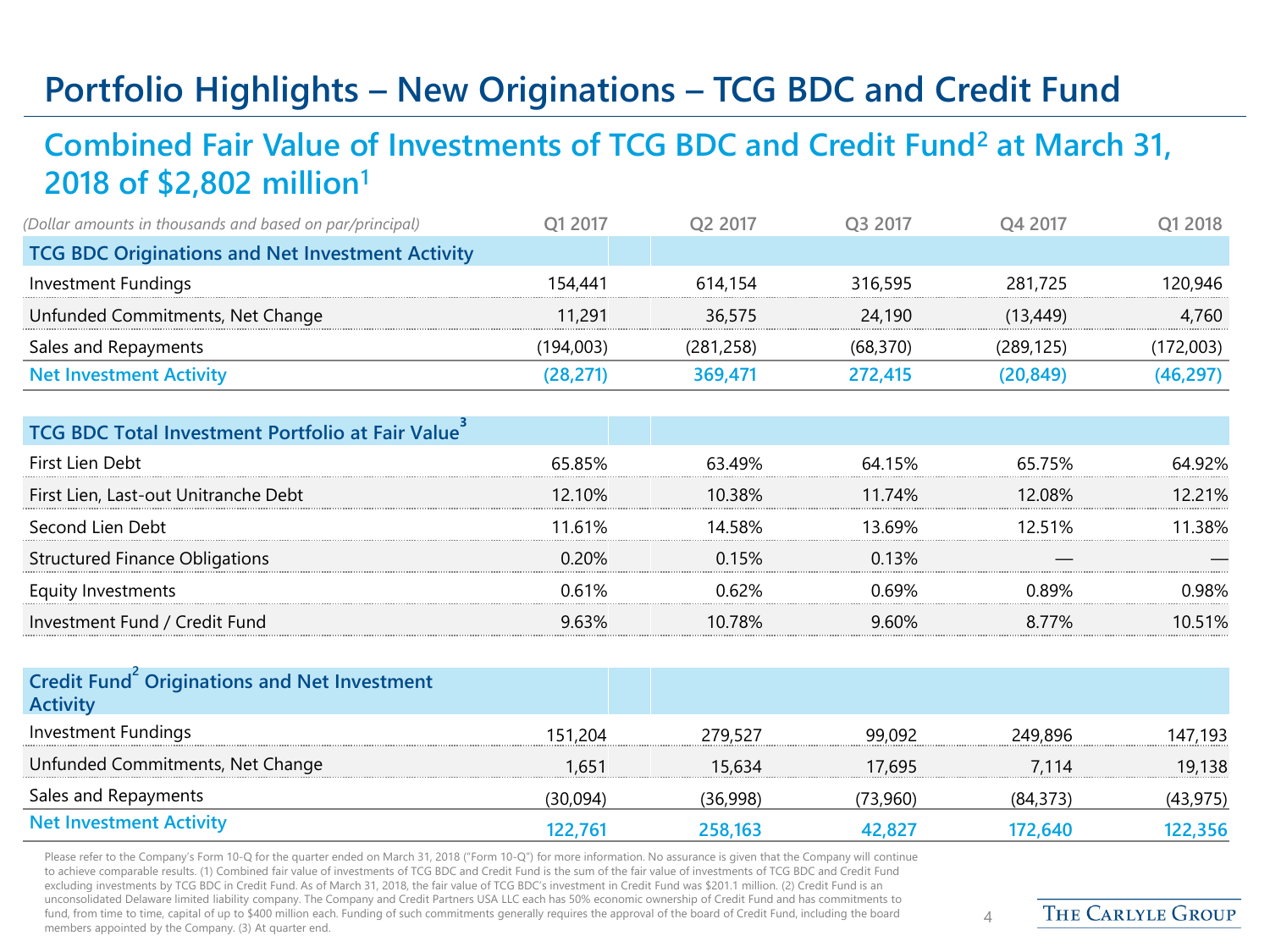#### **Investment Portfolio Overview – TCG BDC**

\$2,500

#### **Total Fair Value of Investments of TCG BDC at March 31, 2018 of \$1,913 million**

Fair Value of Investments<sup>1</sup>

\$318 \$419 \$504 \$699 \$789 \$913 \$976 \$1,053 \$1,145 \$1,201 \$1,383 \$1,423 \$1,393 \$1,719 \$1,964 \$1,968 \$1,913 \$0 \$500 \$1,000 \$1,500 \$2,000 Q1 '14 Q2 '14 Q3 '14 Q4 '14 Q1 '15 Q2 '15 Q3 '15 Q4 '15 Q1 '16 Q2 '16 Q3 '16 Q4 '16 Q1 '17 Q2 '17 Q3 '17 Q4 '17 Q1 '18 (\$, millions) **■ First Lien ■ First Lien Last Out ■ Second Lien ■ Mezzanine ■ Structured Finance Obligations ■ Equity ■ Investment Fund** 

Note: At quarter end. (1) Fair value of investments is subject to change. Past performance is no quarantee of future results. Fair value is determined in good faith by or under the direction of the Company's board of directors pursuant to the Company's valuation policy. Refer to Note 2 (Significant Accounting Policies) and Note 3 (Fair Value Measurements) affection of the company's board of directors pursuant to the Company's Faluation policy. Refer to Note 2 (significant Accounting Policies) and Note 5 (Fair Value Measurements) 5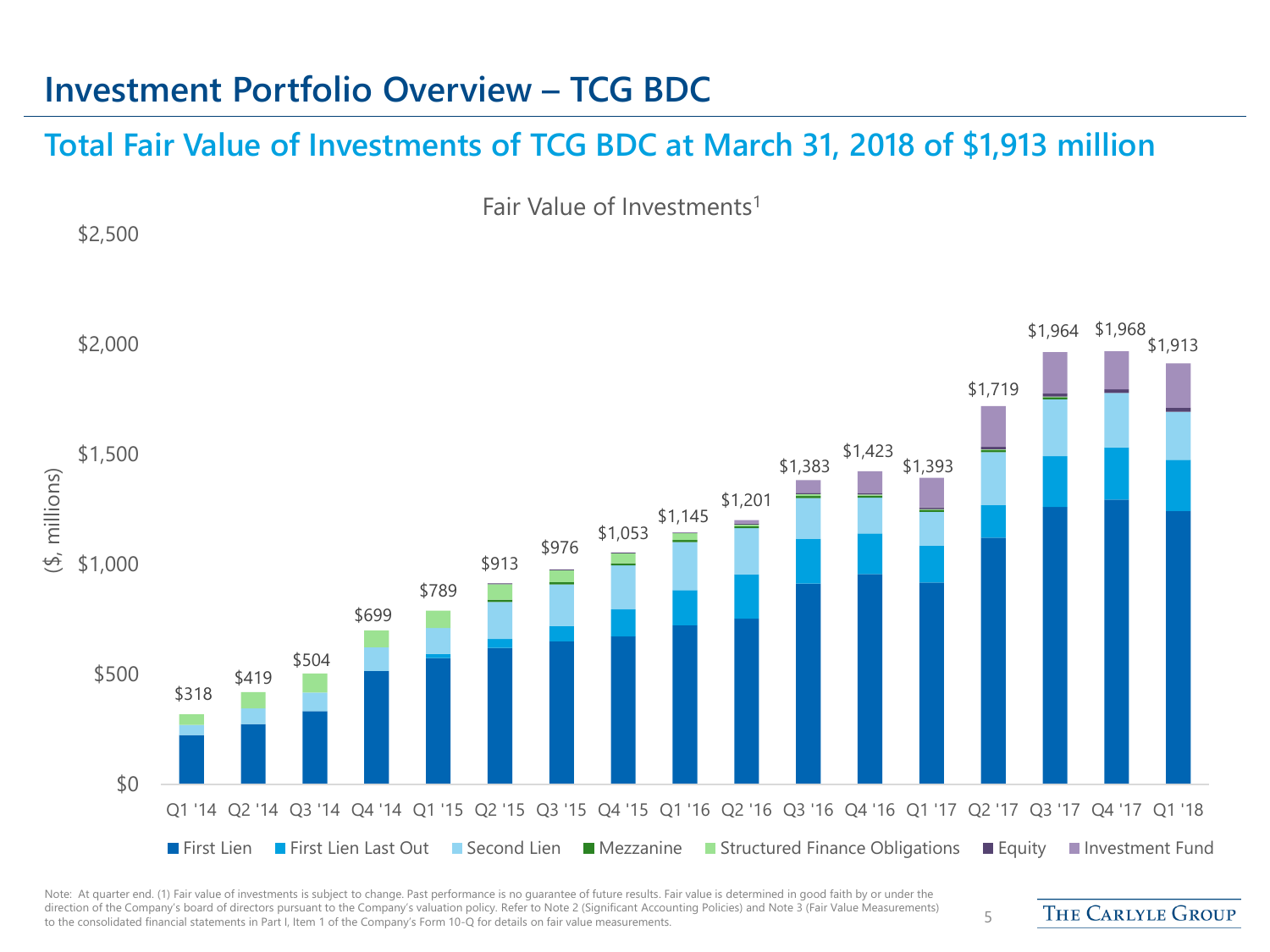#### **Investment Portfolio Overview – TCG BDC and Credit Fund**

**Combined Fair Value of Investments of TCG BDC and Credit Fund at March 31, 2018 of \$2,802 million1**



Note: At quarter end. Fair value of investments is subject to change. Past performance is no guarantee of future results. Fair value is determined in good faith by or under the direction of the Company's board of directors pursuant to the Company's valuation policy. Refer to Note 2 (Significant Accounting Policies), Note 3 (Fair Value Measurements), and Note 5 (Middle Market Credit Fund, LLC) to the consolidated financial statements in Part 1, Item 1 of the Company's Form 10-Q for details on fair value measurements. (1) Combined fair value of investments of TCG BDC and Credit Fund is the sum of the fair value of investments of TCG BDC and Credit Fund excluding investments by TCG BDC in Credit Fund. As of March 31, 2018, the fair value of TCG BDC's investment in Credit Fund was \$201.1 million.

**THE CARLYLE GROUP**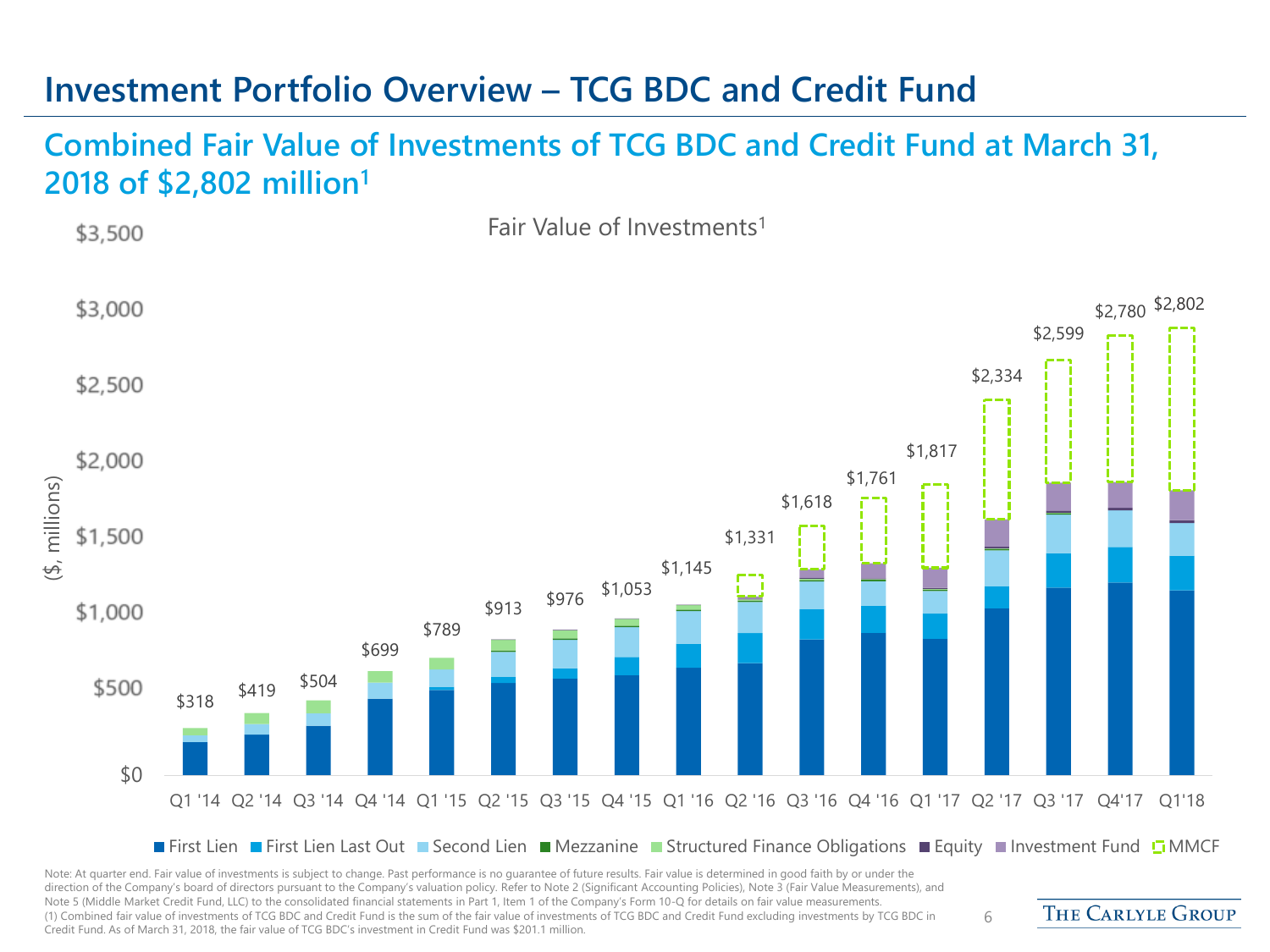#### **Portfolio Summary – TCG BDC and Credit Fund**

#### **As of March 31, 2018**

|                                                     |         | <b>TCG BDC</b> Credit Fund |
|-----------------------------------------------------|---------|----------------------------|
| Total Investments and Commitments (\$mm)            | \$2.036 | \$1.182                    |
| Unfunded Commitments (\$mm)                         | \$123   |                            |
| Investments at Fair Value (\$mm)                    | \$1,913 |                            |
| Yield at Cost of Investments <sup>1</sup> $(\%)$    | 9.24%   | 7 09%                      |
| Yield at Fair Value of Investments <sup>1</sup> (%) | 931%    |                            |
| Number of Investments                               |         |                            |
| Number of Portfolio Companies                       |         |                            |
| Floating / Fixed (%)                                |         | $99\%$ / 1% 100% / 0%      |



#### **Portfolio Characteristics Diversification by Borrower**



(1) Weighted average yields include the effect of accretion of discounts and amortization of premiums and are based on interest rates as of period end. Actual yields earned over the life of each investment could differ materially from the yields presented above. Weighted average yields for TCG BDC do not include TCG BDC's investment in Credit Fund.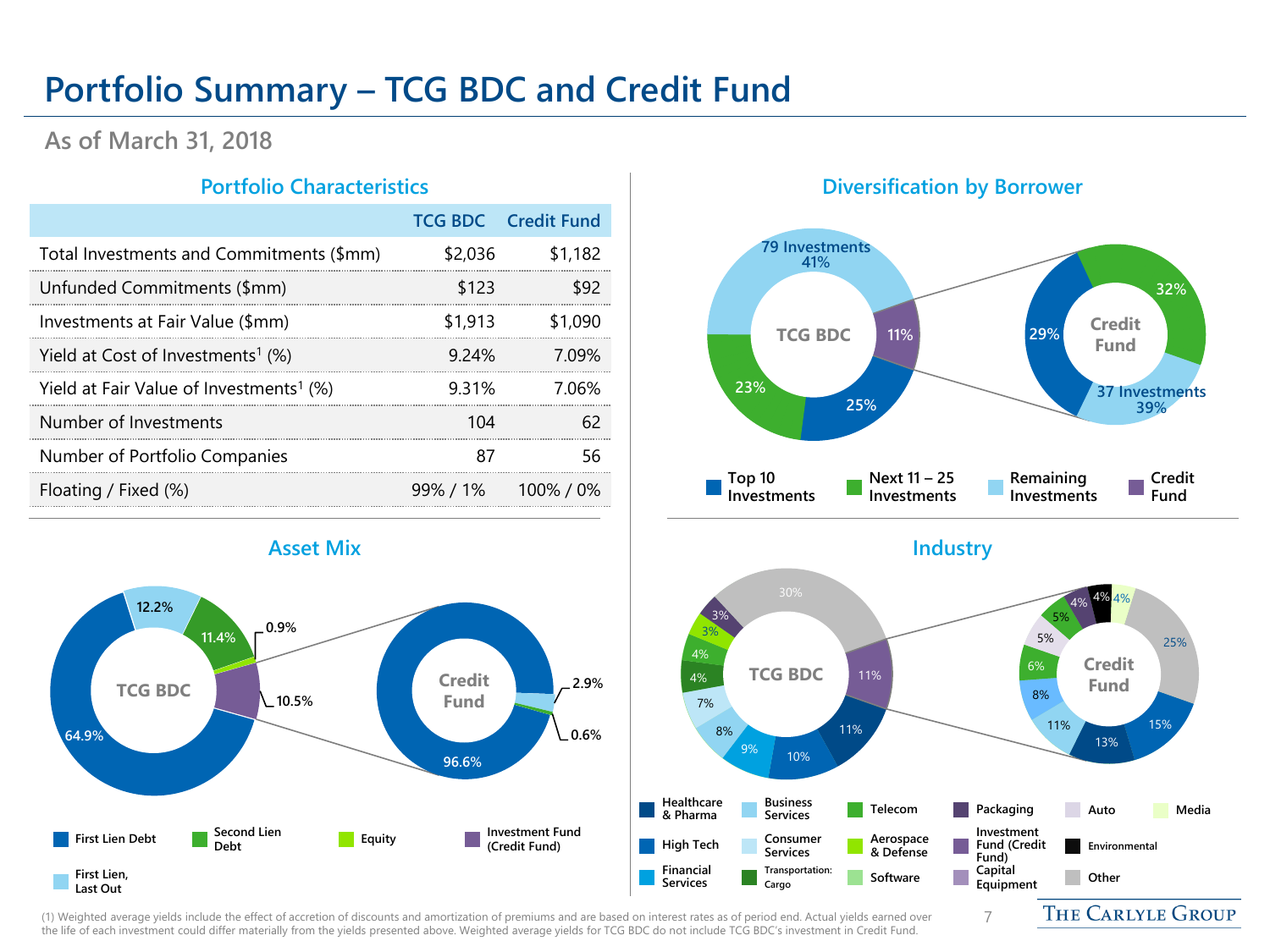## **Credit Quality of Investments – TCG BDC**

- Fundamental credit quality at March 31, 2018 remains strong with 1 borrower on non-accrual status, representing less than 2% of total debt investments at fair value and amortized cost
- Approximately 98% of investments in our debt investment portfolio continue to have an Internal Risk Rating of 1 through 4 as of March 31, 2018

| <b>Portfolio Risk Ratings</b> |                |                 |                   |                 |                    |                 |
|-------------------------------|----------------|-----------------|-------------------|-----------------|--------------------|-----------------|
| (Dollar amounts in millions)  | March 31, 2018 |                 | December 31, 2017 |                 | September 30, 2017 |                 |
| <b>Internal Risk Rating</b>   | Fair Value     | % of Fair Value | Fair Value        | % of Fair Value | <b>Fair Value</b>  | % of Fair Value |
|                               | 66 3           | 3.91%           | 73 7              | 4.15%           | 75 1               | 4 27%           |
|                               | 1.324.3        | 78.20%          | 1.399.6           | 78.74%          | 1.376.0            | 78.20%          |
|                               | 142 1          | 8.39%           | 170.2             | 9.57%           | 187 7              | 10 67%          |
| 4                             |                | 7.95%           | 103.3             | 5.81%           | 84 <sup>1</sup>    | 4 7 8%          |
|                               | 26.3           | 55%             | 30.7              | 1.73%           | 36 6               | 2.08%           |
| 6                             |                | 0.00%           |                   | 0.00%           |                    | 0.00%           |
| Total                         | 1.693.6        | 100 00%         | .777.5            | IOO 00%         | .759.5             | 00 00%          |
|                               |                |                 |                   |                 |                    |                 |

- 1 **Performing – Low Risk:** Borrower is operating more than 10% ahead of the Base Case
- 2 **Performing – Stable Risk:** Borrower is operating within 10% of the Base Case (above or below). This is the initial rating assigned to all new borrowers
- 3 **Performing – Management Notice:** Borrower is operating more than 10% below the Base Case. A financial covenant default may have occurred, but there is a low risk of payment default
- 4 **Watch List:** Borrower is operating more than 20% below the Base Case and there is a high risk of covenant default, or it may have already occurred. Payments are current although subject to greater uncertainty, and there is moderate to high risk of payment default
- 5 **Watch List – Possible Loss:** Borrower is operating more than 30% below the Base Case. At the current level of operations and financial condition, the borrower does not have the ability to service and ultimately repay or refinance all outstanding debt on current terms. Payment default is very likely or may have occurred. Loss of principal is possible

6 **Watch List – Probable Loss:** Borrower is operating more than 40% below the Base Case, and at the current level of operations and financial condition, the borrower does not have the ability to service and ultimately repay or refinance all outstanding debt on current terms. Payment default is very likely or may have already occurred. Additionally, the prospects for improvement in the borrower's situation are sufficiently negative that impairment of some or all principal is probable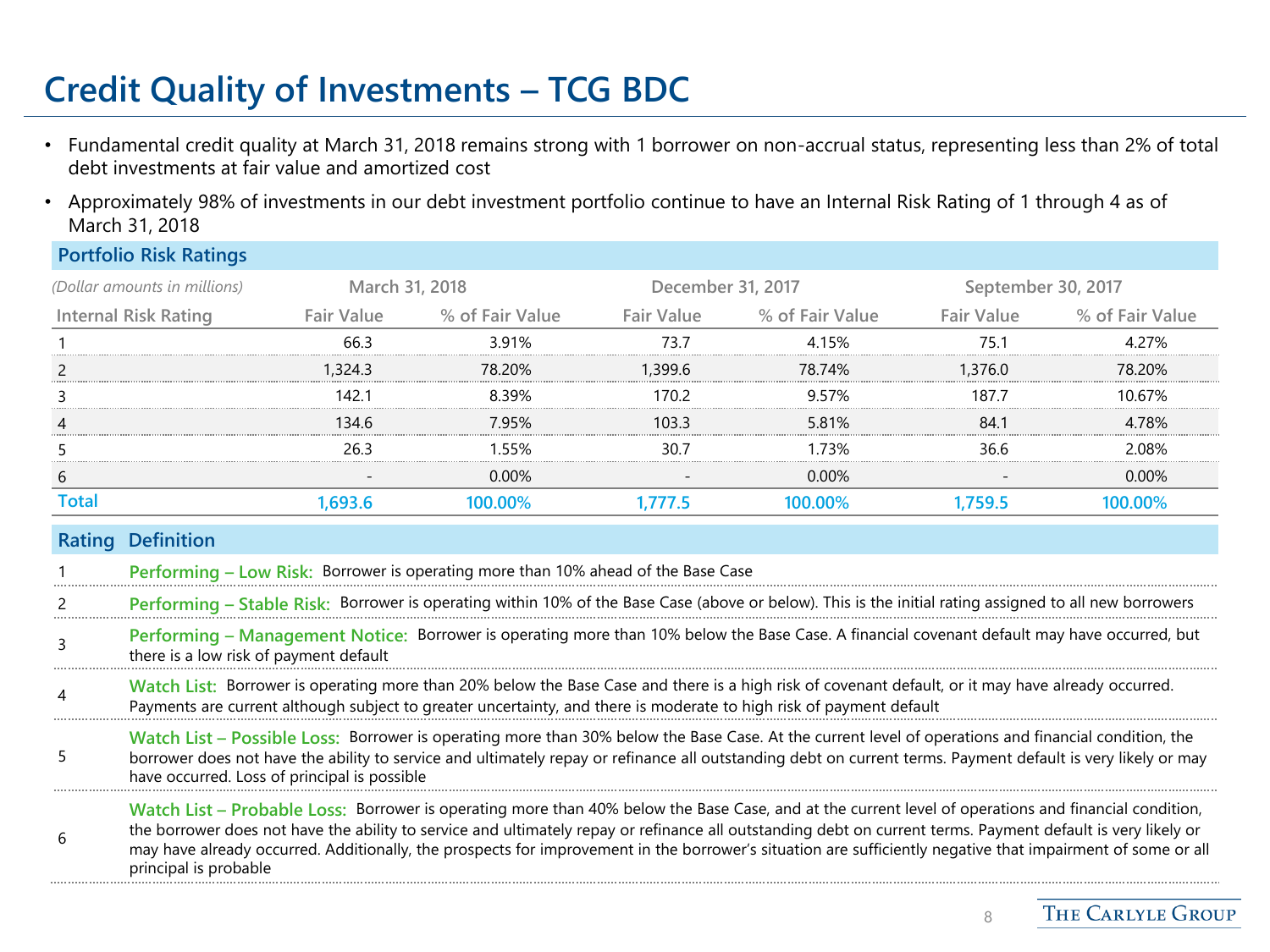### **Financial Performance Summary – TCG BDC**

| Q1 2017   | Q2 2017   | Q3 2017   | Q4 2017   | Q1 2018   |
|-----------|-----------|-----------|-----------|-----------|
| 0.46      | 0.47      | 0.41      | 0.43      | 0.40      |
| (0.07)    | (0.13)    | 0.00      | 0.01      | (0.06)    |
| 0.39      | 0.34      | 0.41      | 0.44      | 0.34      |
| 0.41      | 0.37      | 0.37      | 0.49      | 0.37      |
| 18.30     | 18.14     | 18.18     | 18.12     | 18.09     |
|           |           |           |           |           |
| 41,707    | 45,978    | 61,840    | 62,143    | 62,504    |
| 41,708    | 61,406    | 61,860    | 62,208    | 62,569    |
|           |           |           |           |           |
| 1,392,545 | 1,719,473 | 1,964,117 | 1,967,531 | 1,913,459 |
| 82        | 86        | 92        | 90        | 87        |
| 18,275    | 20,459    | 22,774    | 22,237    | 22,416    |
| 8.33%     | 8.63%     | 8.61%     | 8.86%     | 9.24%     |
| 8.35%     | 8.68%     | 8.66%     | 8.90%     | 9.31%     |
|           |           |           |           |           |
| 763,318   | 1,113,743 | 1,124,353 | 1,127,304 | 1,131,857 |
| 661,508   | 602,547   | 849,770   | 833,946   | 798,968   |
|           |           |           |           |           |
|           |           |           |           |           |

Note: The net asset value per share and dividends declared per share are based on the shares outstanding at each respective quarter-end. Net investment income per share<br>and net change in realized and unrealized appreciatio

(2) Weighted average yields include the effect of accretion of discounts and amortization of premiums and are based on interest rates as of each respective period end. Actual and a Actual priod end. Actual and the vields e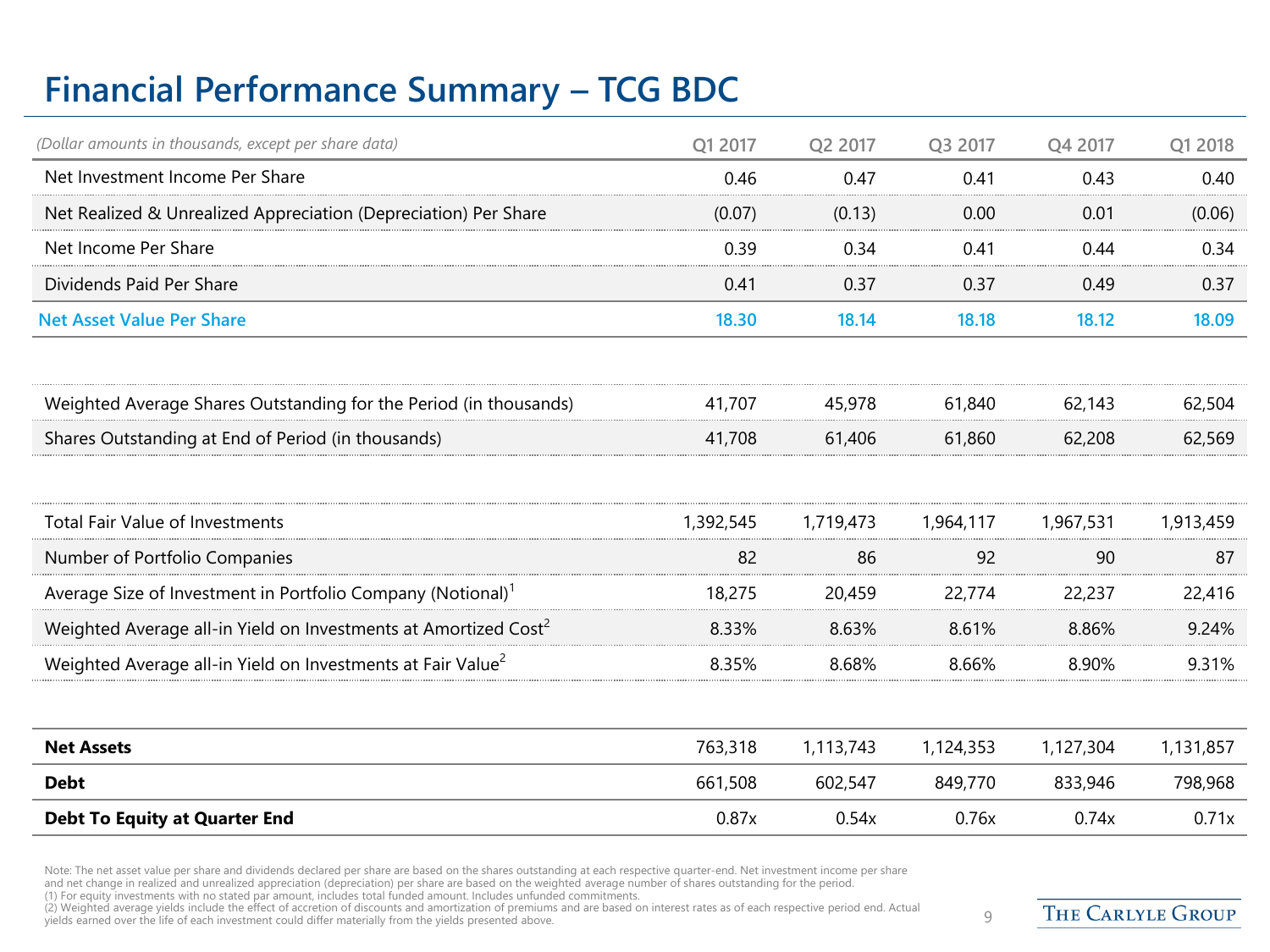### **Quarterly Statements of Financial Condition – TCG BDC**

| (Dollar amounts in thousands, except per share data)                     | Q1 2017   | Q2 2017   | Q3 2017   | Q4 2017   | Q1 2018                  |
|--------------------------------------------------------------------------|-----------|-----------|-----------|-----------|--------------------------|
| <b>Assets</b>                                                            |           |           |           |           |                          |
| Investments at Fair Value (Non-Controlled/Non-Affiliated)                | 1,249,566 | 1,520,997 | 1,760,611 | 1,779,584 | 1,695,287                |
| Investments at Fair Value (Non-Controlled/Affiliated)                    | 8,858     | 13,165    | 14,959    | 15,431    | 17,106                   |
| Investments at Fair Value (Controlled/Affiliated)                        | 134,121   | 185,311   | 188,547   | 172,516   | 201,066                  |
| Total Investments at Fair Value                                          | 1,392,545 | 1,719,473 | 1,964,117 | 1,967,531 | 1,913,459                |
| Cash & Cash Equivalents                                                  | 44,874    | 28,159    | 35,149    | 32,039    | 45,610                   |
| Receivable From Investment Sold                                          | 11,874    |           |           | 7,022     | 14,925                   |
| Deferred Financing Costs                                                 | 3,221     | 3,629     | 3,734     | 3,626     | 3,441                    |
| Interest Receivable Non-Controlled/Non-Affiliated/Affiliated Investments | 3,272     | 4,358     | 4,892     | 5,108     | 6,355                    |
| Interest & Dividend Receivable From Controlled/Affiliated Investments    | 3,048     | 3,996     | 5,528     | 5,981     | 6,630                    |
| Prepaid Expenses & Other Assets                                          | 159       | 146       | 55        | 76        | 235                      |
| <b>Total Assets</b>                                                      | 1,458,993 | 1,759,761 | 2,013,475 | 2,021,383 | 1,990,655                |
| <b>Liabilities</b>                                                       |           |           |           |           |                          |
| Payable for Investment Purchased                                         |           | 4,996     |           | 9,469     | 16,919                   |
| Secured Borrowings                                                       | 390,608   | 331,597   | 578,769   | 562,893   | 527,865                  |
| 2015-1 Notes Payable, Net of Unamortized Debt Issuance Costs             | 270,900   | 270,950   | 271,001   | 271,053   | 271,103                  |
| Due to Investment Adviser                                                | 86        | 118       | 102       | 69        | 104                      |
| Interest & Credit Facility Fees Payable                                  | 3,703     | 3,830     | 4,792     | 5,353     | 5,513                    |
| Dividend Payable                                                         | 17,100    | 22,720    | 22,888    | 30,481    | 23,150                   |
| Base Management & Incentive Fees Payable                                 | 11,764    | 9,132     | 9,986     | 13,098    | 12,552                   |
| Administrative Service Fees Payable                                      | 115       | 120       | 100       | 95        | 125                      |
| Offering Costs Payable                                                   |           | 1,128     | 36        |           |                          |
| Other Accrued Expenses & Liabilities                                     | 1,399     | 1,427     | 1,448     | 1,568     | 1,467                    |
| <b>Total Liabilities</b>                                                 | 695,675   | 646,018   | 889,122   | 894,079   | 858,798                  |
| <b>Net Assets</b>                                                        | 763,318   | 1,113,743 | 1,124,353 | 1,127,304 | 1,131,857                |
| <b>Total Liabilities &amp; Net Assets</b>                                | 1,458,993 | 1,759,761 | 2,013,475 | 2,021,383 | 1,990,655                |
| <b>Net Asset Value Per Share</b>                                         | \$18.30   | \$18.14   | \$18.18   | \$18.12   | \$18.09                  |
| Please refer to the Company's Form 10-Q for more information.            |           |           | 10        |           | <b>THE CARLYLE GROUP</b> |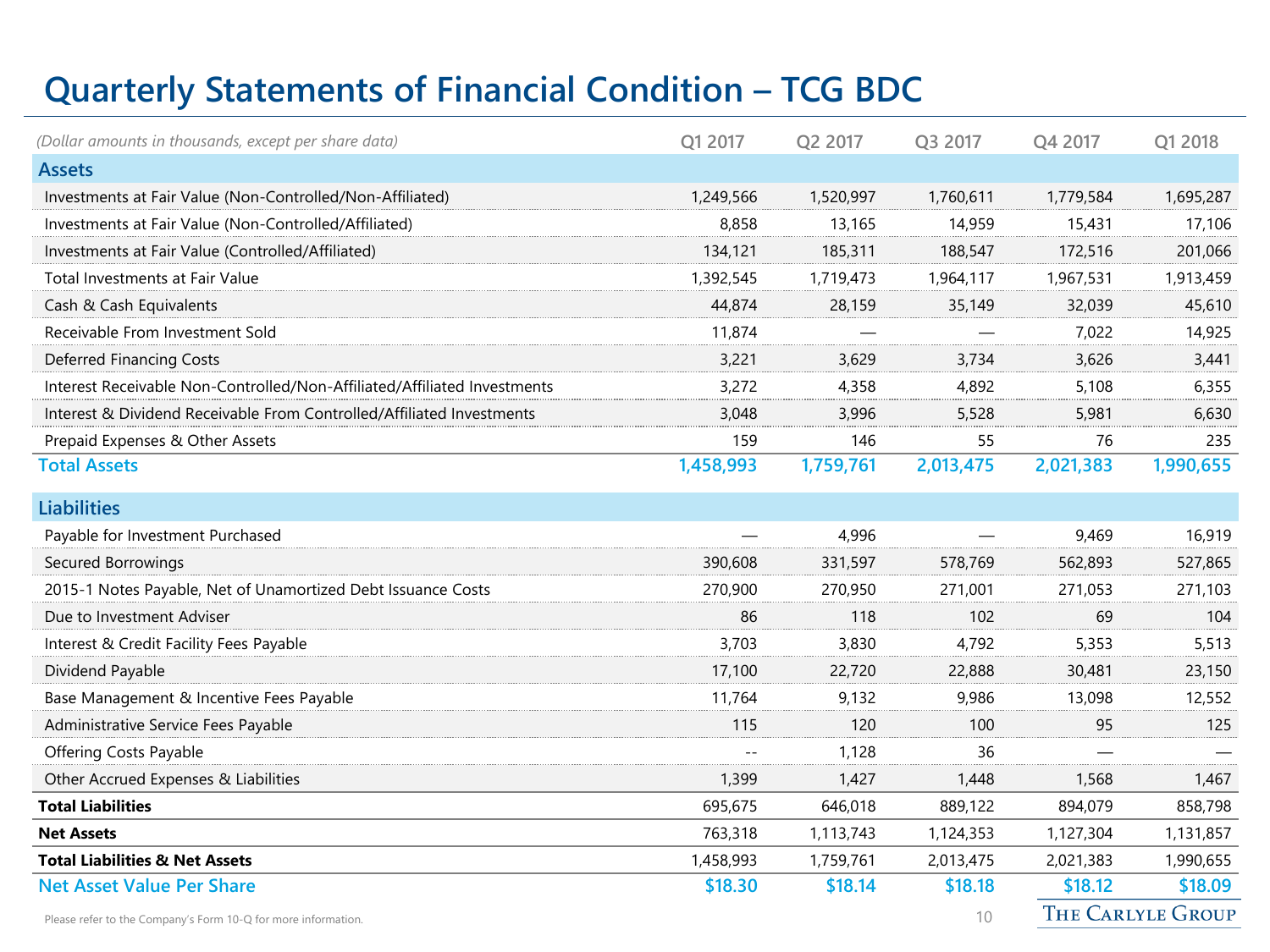### **Quarterly Operating Results – TCG BDC**

| (Dollar amounts in thousands)                               | Q1 2017 | Q2 2017  | Q3 2017 | Q4 2017 | Q1 2018 |
|-------------------------------------------------------------|---------|----------|---------|---------|---------|
| Interest Income                                             | 28,354  | 30,526   | 34,740  | 40,345  | 39,494  |
| Payment-In-Kind Interest Income                             |         |          | 778     | 279     | 213     |
| Income From Credit Fund                                     | 3,209   | 4,172    | 5,812   | 6,260   | 6,881   |
| Other Income                                                | 2,536   | 4,046    | 1,318   | 2,626   | 895     |
| Total Investment Income                                     | 34,099  | 38,744   | 42,648  | 49,510  | 47,483  |
|                                                             |         |          |         |         |         |
| Management Fees (Net Of Waiver, if applicable) <sup>1</sup> | 3,417   | 3,771    | 4,666   | 7,473   | 7,222   |
| Incentive Fees <sup>2</sup>                                 | 4,777   | 5,361    | 5,321   | 5,625   | 5,330   |
| Interest Expense & Credit Facility Fees                     | 5,537   | 6,267    | 6,443   | 8,246   | 8,340   |
| Other Expenses                                              | 1,093   | 1,897    | 1,138   | 1,555   | 1,451   |
| <b>Excise Tax Expense</b>                                   | 169     |          |         | 95      | 10      |
| Net Expenses                                                | 14,992  | 17,297   | 17,568  | 22,994  | 22,353  |
| <b>Net Investment Income</b>                                | 19,107  | 21,448   | 25,080  | 26,516  | 25,130  |
| Net Realized and Change in Unrealized Gains & Losses        | (2,934) | (5, 947) | 463     | 467     | (4,041) |
| <b>Net Income</b>                                           | 16,173  | 15,501   | 25,543  | 26,983  | 21,089  |

(1) Effective October 1, 2017, the pre-IPO management fee waiver of 0.50% terminated. As a result, beginning October 1, 2017, the base management fee is calculated at an annual rate of 1.50% of the Company's gross assets, excluding cash and cash equivalents. (2) Effective October 1, 2017, the Investment Adviser agreed to charge 17.5% instead of 20% with respect to the entire calculation of the incentive fee.

Note: There can be no assurance that we will continue to earn income at this rate and our income may decline. If our income declines, we may reduce the dividend we pay and the yield you earn may decline. Refer to the consolidated financial statements included in Part 1, Item 1 of the Company's Form 10-Q for additional details. 11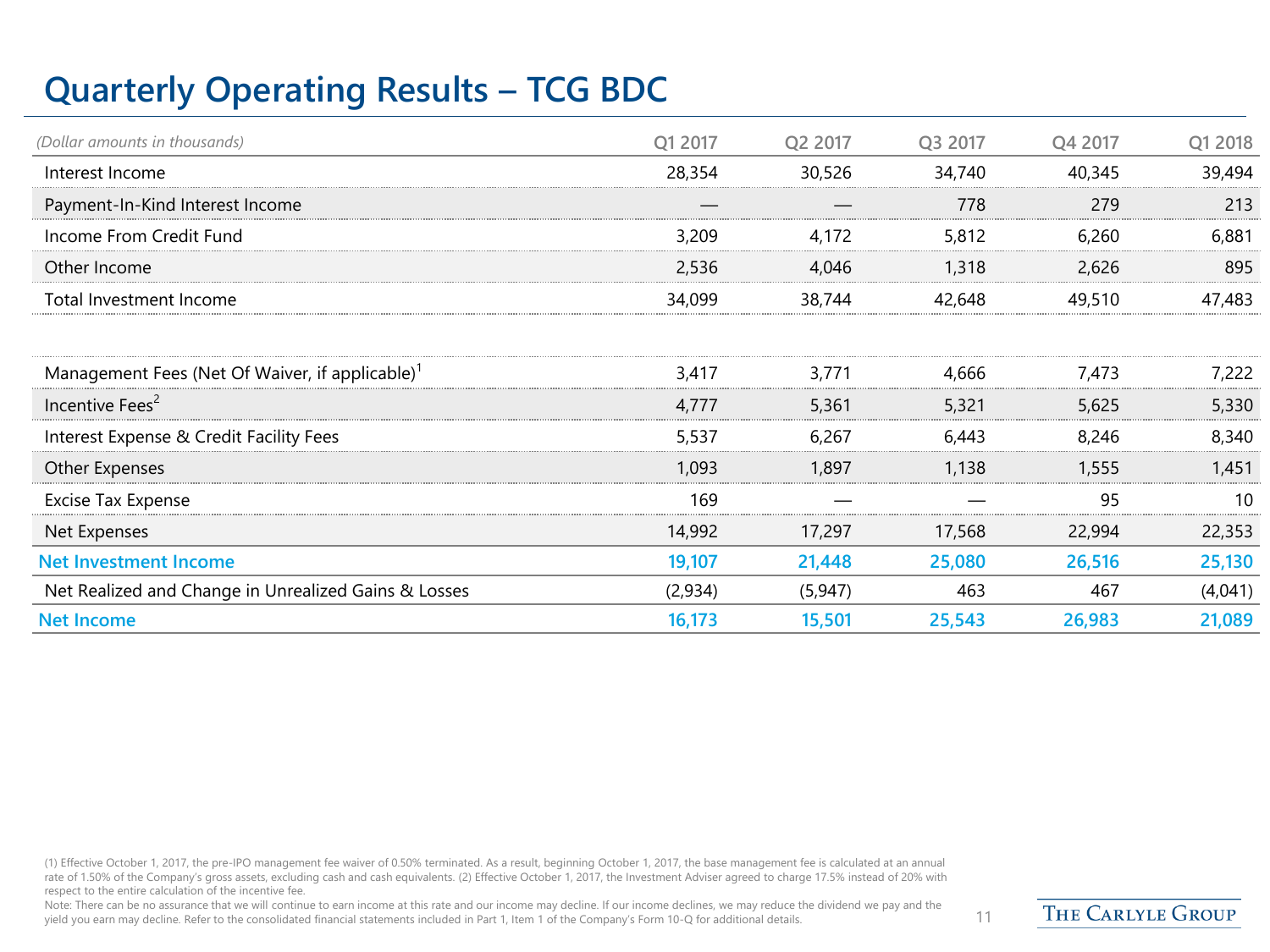#### **Net Asset Value Per Share Bridge – TCG BDC**

**Quarter Ended March 31, 2018 (\$)**

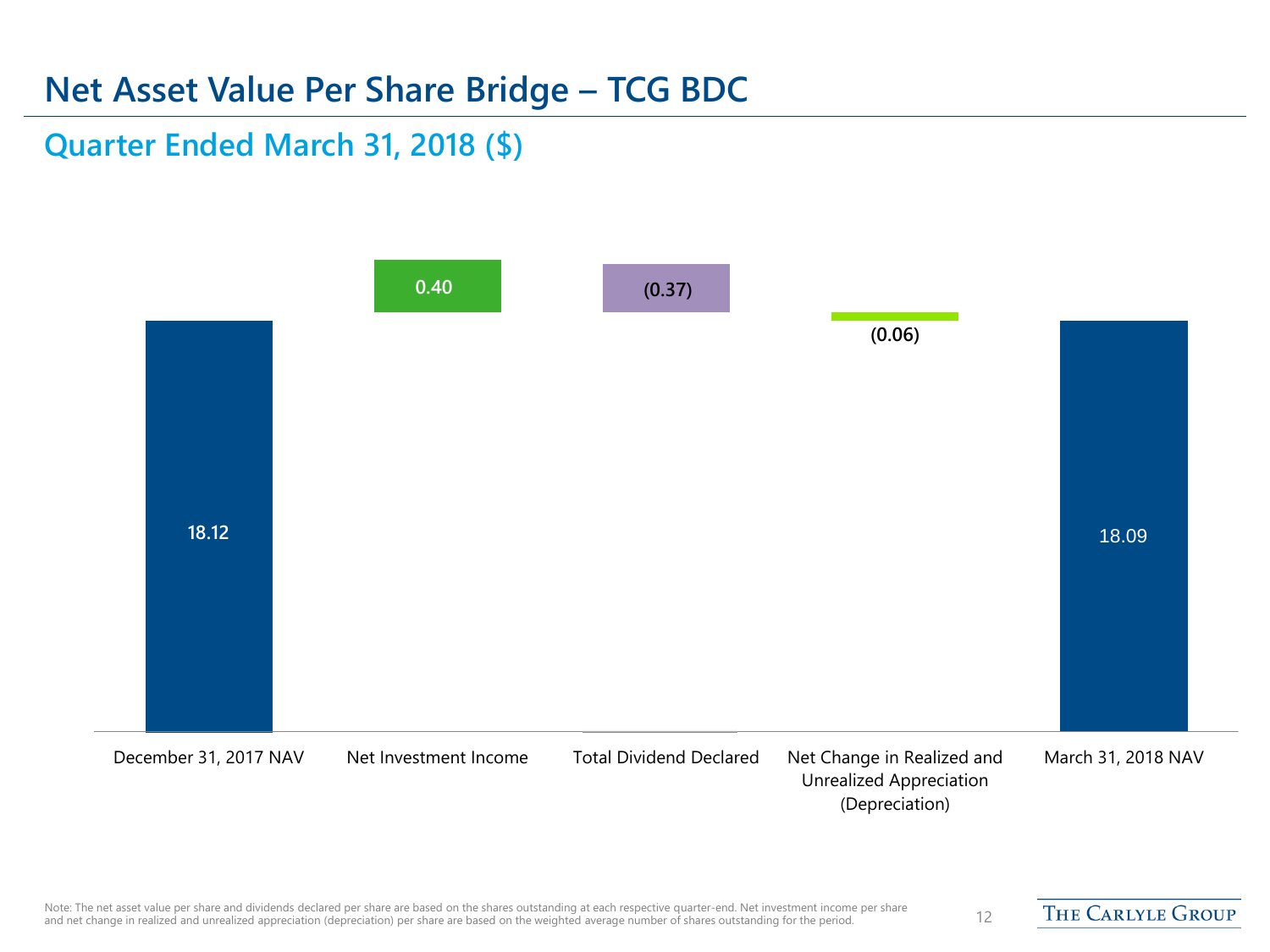### **Senior Secured Credit Facilities & Unfunded Commitments**

#### **Terms & Conditions**

| Credit Facility <sup>1</sup>             |                                                      |
|------------------------------------------|------------------------------------------------------|
| Size                                     | \$413.0 million committed                            |
| Tenor                                    | 5 years (4 year revolving); maturity date 3/21/2022  |
| Pricing                                  | LIBOR + 225 bps / 37.5 bps unused fee                |
| SPV Credit Facility <sup>1</sup>         |                                                      |
| Size                                     | \$400.0 million committed                            |
| Tenor                                    | 5 years (3 years revolving); maturity date 5/23/2022 |
| Pricing                                  | LIBOR + 200-250 bps / 50-75 bps unused fee           |
|                                          | Carlyle GMS Finance MM CLO 2015-1 LLC Notes          |
| Size                                     | \$273.0 million                                      |
| <b>Maturity Date</b>                     | 7/15/2027                                            |
| Weighted Average<br><b>Interest Rate</b> | 378bps <sup>2</sup>                                  |
| Credit Fund Sub Facility <sup>1,3</sup>  |                                                      |
| Size                                     | \$640.0 million committed                            |
| Tenor                                    | 6 years (3 years revolving); maturity date 5/22/2023 |
| Pricing                                  | LIBOR $+$ 250 bps / 50-75 bps unused fee             |
| MMCF CLO 2017-1 LLC Notes <sup>4</sup>   |                                                      |
| Size                                     | \$352.0 million                                      |
| <b>Maturity Date</b>                     | 1/15/2028                                            |
|                                          |                                                      |

Weighted Average Interest Rate 358bps<sup>2</sup>

#### **Debt on Company's Balance Sheet as of March 31, 2018**



#### **Unfunded Commitments**

|                                             | Par Value as of |                |   |                   |
|---------------------------------------------|-----------------|----------------|---|-------------------|
| (Dollar amounts in thousands)               |                 | March 31, 2018 |   | December 31, 2017 |
| Unfunded Delayed Draw Commitments           | S               | 86,813         | S | 78.991            |
| Unfunded Revolving Term Loan<br>Commitments |                 | 36,321         |   | 39,383            |
| <b>Total Unfunded Commitments</b>           |                 | 123.134        |   | 118,374           |

(1) Size represents maximum principal amount of the Facility and is subject to availability under the Facility, which is based on certain advance rates multiplied by the value of the Company's portfolio investments (subject to certain concentration limitations) net of certain other indebtedness that the Company may incur in accordance with the terms of the Facility. Middle Market Credit Fund SPV, LLC (the "Credit Fund Sub"), a Delaware limited liability company, was formed on April 5, 2016. Credit Fund Sub is a wholly-owned subsidiary of Credit Fund and is consolidated in Credit Fund's consolidated financial statements commencing from the date of its formation. (2) Weighted average interest rate, including amortization of debt issuance costs on the 2015-1 Notes and 2017-1 Notes, respectively, for the quarter ended March 31, 2018. (3) Credit Fund closed on June 24, 2016 on a revolving credit facility, the Credit Fund Facility, from which Credit Fund may from time to time request mezzanine loans from the Company. The maximum principal amount of the Credit Fund Facility is \$175mm. (4) MMCF CLO 2017-1 LLC is a wholly-owned and consolidated subsidiary of Credit Fund. 13 and the Company, the meaning of the company of the constant principal and consolidated subsidiary of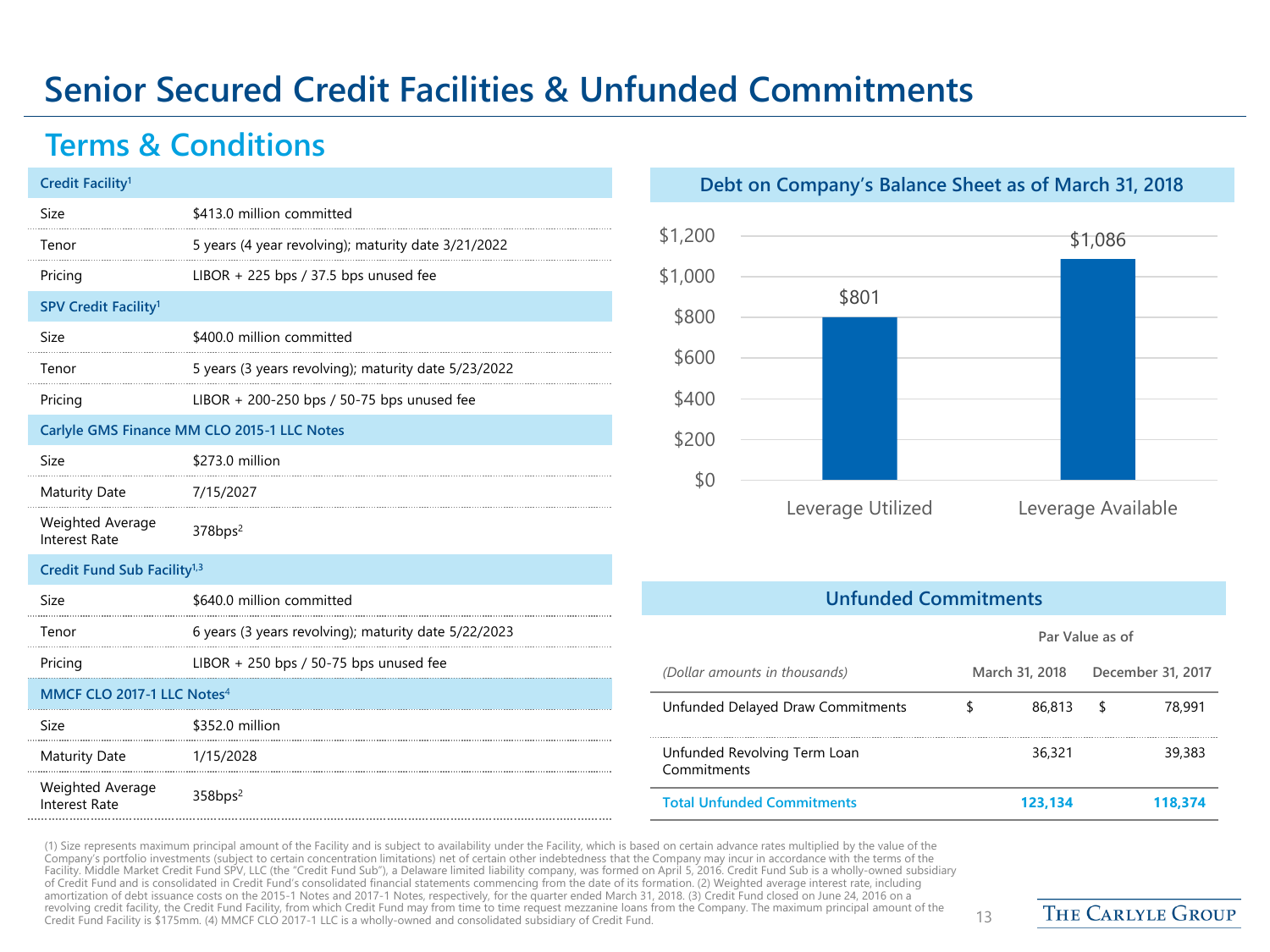### **Liquidity and Investment Capacity – TCG BDC**

#### • **Cash and Cash Equivalents**

– Cash and cash equivalents totaled \$45.6 million as of March 31, 2018

#### • **Credit Facilities - Availability**

- Credit Facility As of March 31, 2018, subject to leverage and borrowing base restrictions, we had approximately \$175.5 million of remaining unfunded commitments and approximately \$175.5 million of availability on this \$413.0 million revolving credit facility
- SPV Credit Facility as of March 31, 2018, subject to leverage and borrowing base restrictions, we had approximately \$109.6 million of remaining unfunded commitments and approximately \$2.8 million of availability on this \$400.0 million revolving credit facility